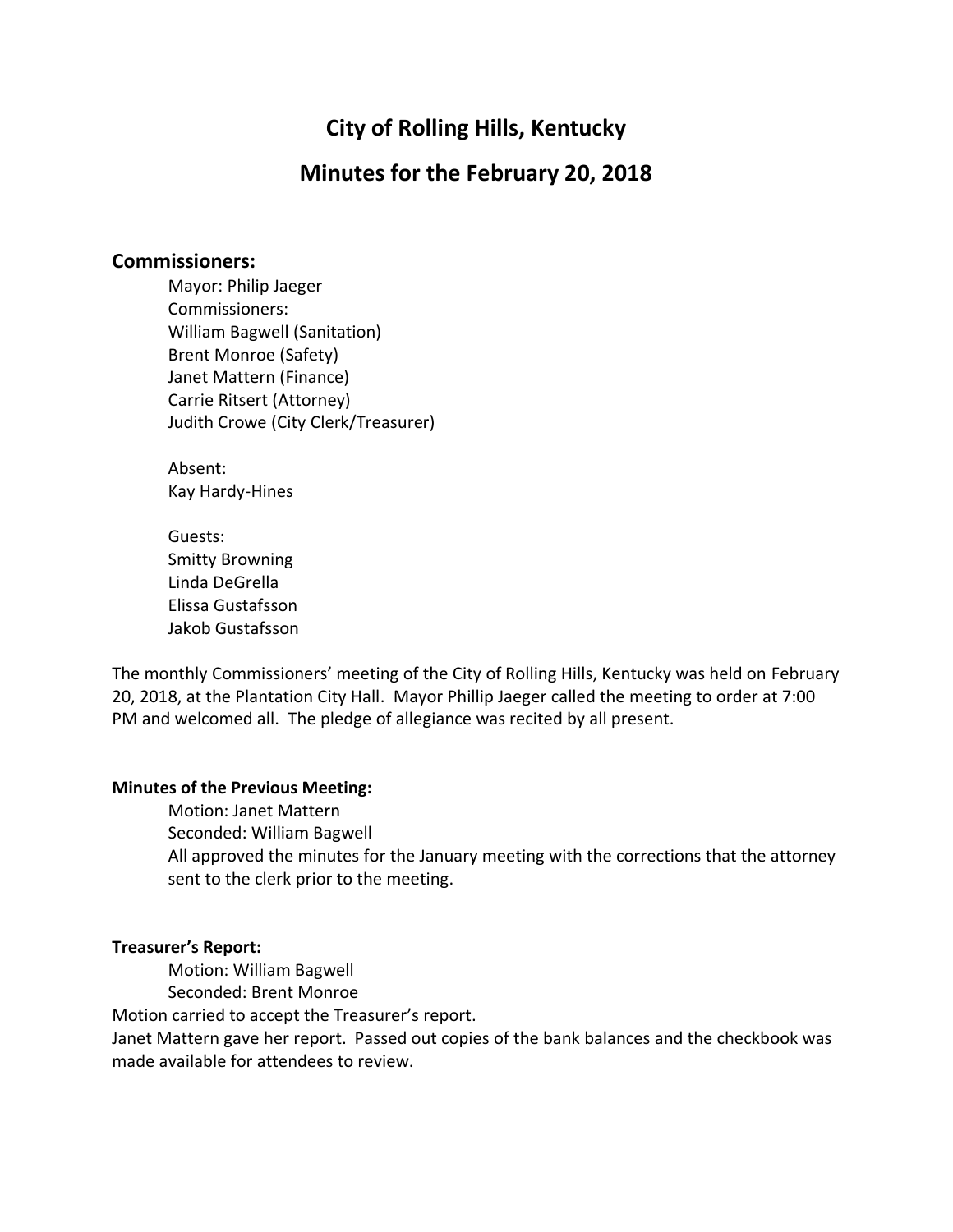#### **Municipal Orders:**

Janet Mattern read the municipal orders. Motion: William Bagwell Seconded: Brent Monroe Motion carried to accept the Municipal Orders.

Janet Mattern passed out to all the Commissioners copies of last years audit. She stated that she and Judy met with Mary for the firms and went over some of the concerns that the city has and how to correct them. Judy and Janet will get together and work on the changes that need to be made.

### **Public Forum:**

Smitty Browning from Al's Lawn care came to the meeting to discuss some of the concerns about the snow plowing. He explained how the do the plowing when there is snow. It was discussed that the truck that plowed did not do a good job and littered a few of the empty salt bags. He assured that that would not happen again. He also stated that there is a lot of trash around and behind the shopping center and there were not any hours budgeted through the winter to come and pick up the trash. The quote for the contract was divided between 12 months, and that did not include trash for the winter.

### **Attorney:**

Carrie Ritsert talked about the vacant properties. She passed out an ordinance from another city and stated how the city could use it to fit our purpose. There were several changes that were discussed and she stated that she would have it ready for the next meeting.

There was also discussion about Ordinance 12 that could have changes and that was discussed, so we had a first reading to repeal and replace the current ordinance. It was motion by Janet Mattern, seconded by William Bagwell and approved by all to repeal and replace Ordinance 12.

Carrie stated that we should collect all the old ordinances and get them together and apply for a grant to have them codified. Pam will help us as well as the office of KIPDA in the industrial park.

Pay raises were discussed, and it was stated by the Mayor that our city seems to be in line with other cities our size and the pay should stay the same.

## **Safety:**

Brent Monroe gave his report. See attached copy to the minutes. There was major damage done at the turn-a-round at Langdon and Aylesbury by a truck leaving the Dollar Tree. William Bagwell talked with driver and took pictures. A letter will be sent to the company that owes the Dollar Tree to pay for the damages.

Chief Arron gave his report to Brent who stated that at 9505 Tiverton Way, the house is a refuge house for men and they have made several runs to the house. It was discussed to work on a nuisance ordinance for houses and individuals that could cause problems in the city.